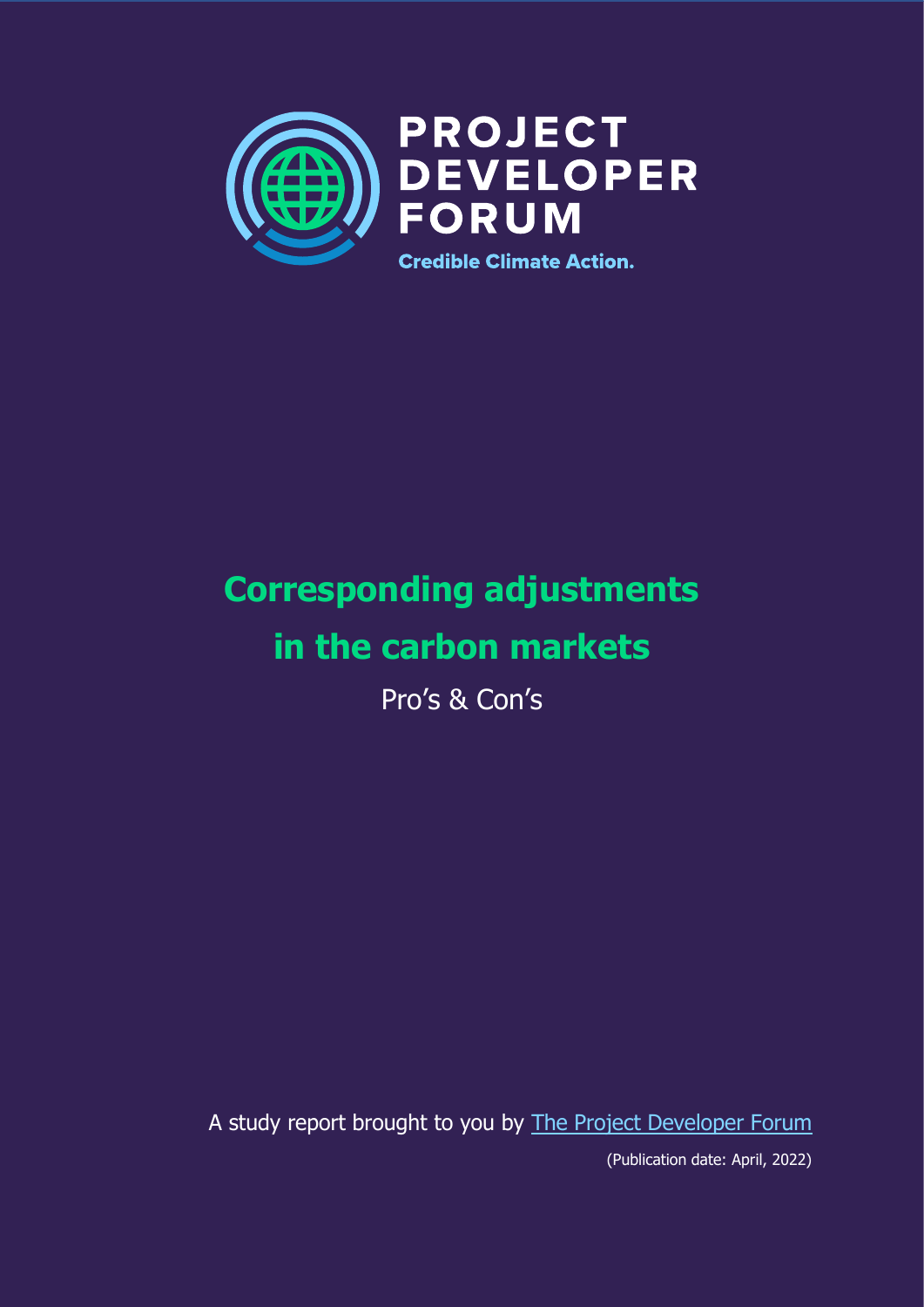

## **TABLE OF CONTENTS**

| والمقتدر والمراجع وبالمحالة |
|-----------------------------|
|                             |

|--|--|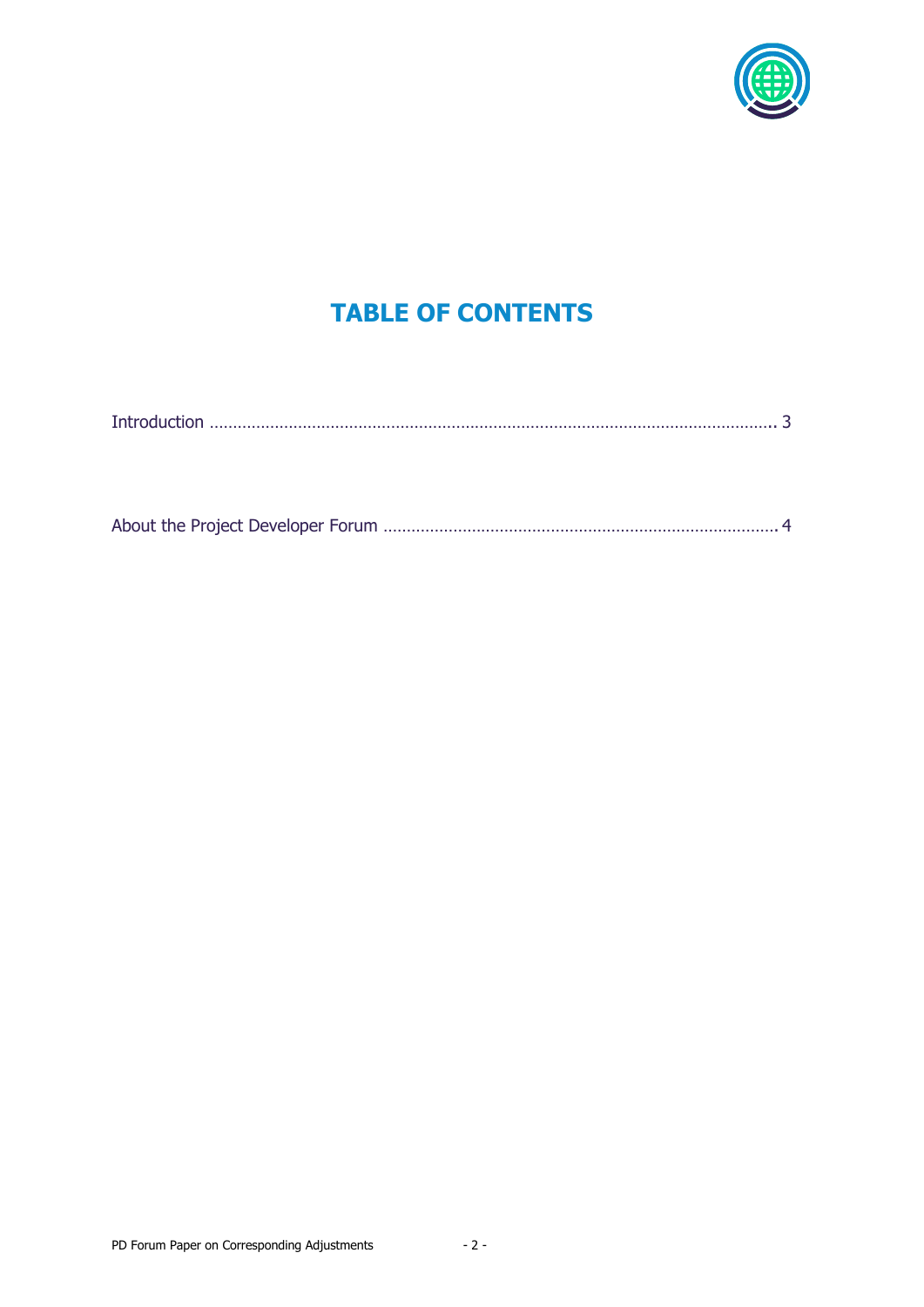

### **Introduction**

COP26 in Glasgow introduced the new concept of corresponding adjustments into carbon markets. The Art. 6 rules prescribe that for all authorized carbon credits under the Art 6. Mechanisms corresponding adjustments need to be implemented. This means that – as all countries now have nationally determined commitments for emission reductions and removals – any sales of carbon credits need to be reflected in the national inventory of the host country. It is quite clear that corresponding adjustments (shortcut: CA) are necessary if carbon credits are exchanged between countries for compliance purposes under the Paris Agreement. In this context ICAO and IMO need to be considered as countries with borders above global air space and beyond 200 miles zones before the coasts.

It is less clear if CA are needed for voluntary carbon markets. Principally, non-authorized Art 6 carbon credits don't necessarily need CA and can be used for voluntary mitigation purposes as long as only corporates buy these credits. The same is valid for voluntary standards like Verra and Gold Standard. The Project Developer Forum supports the use of carbon credits with CA as they go in line with higher mitigation ambition as the host country project cannot just sell emission reductions but needs to take care that sooner or later this exported emission reduction needs to be compensated nationally.

#### **Corresponding adjustments and their implications for carbon markets**

The introduction of CA has some implications on carbon markets and we should be aware of these as in the end CA can lead to less ambition instead of more mitigation!

- 1) We fear that the host country approval and application of corresponding adjustments will be a newly bureaucratic process. We understand and agree that the corresponding adjustment is absolutely necessary for all compliance purposes such as achieving NDCs, CORSIA (Carbon Offsetting and Reduction Scheme for International Aviation), a future IMO (International Maritime Organization) scheme and/or domestic markets connected with national commitments. There were already some discussions if other mitigation purposes include voluntary carbon neutral claims. But we doubt the requirement for corresponding adjustment for projects that passed the additionality test for purposes where only corporates are involved on the buyer side and not two countries exchanging ITMOs. An investor who invests in an additional project in the investor's country, where the resulting emission reduction is automatically counted by the national inventory, should not be treated differently from an investment of the same investor in a host country where the host country automatically will claim the emission reduction. If this purpose is not covered by Art 6.4., carbon neutral claims can be only covered by voluntary credits from additional projects outside the UN scheme and the use of Art6.4 may be limited to unauthorized carbon credits.
- 2) We appeal to the host countries to immediately build up the according designated national authorities for a smooth, quick and responsible authorization process including the application of corresponding adjustment. In addition, we urge the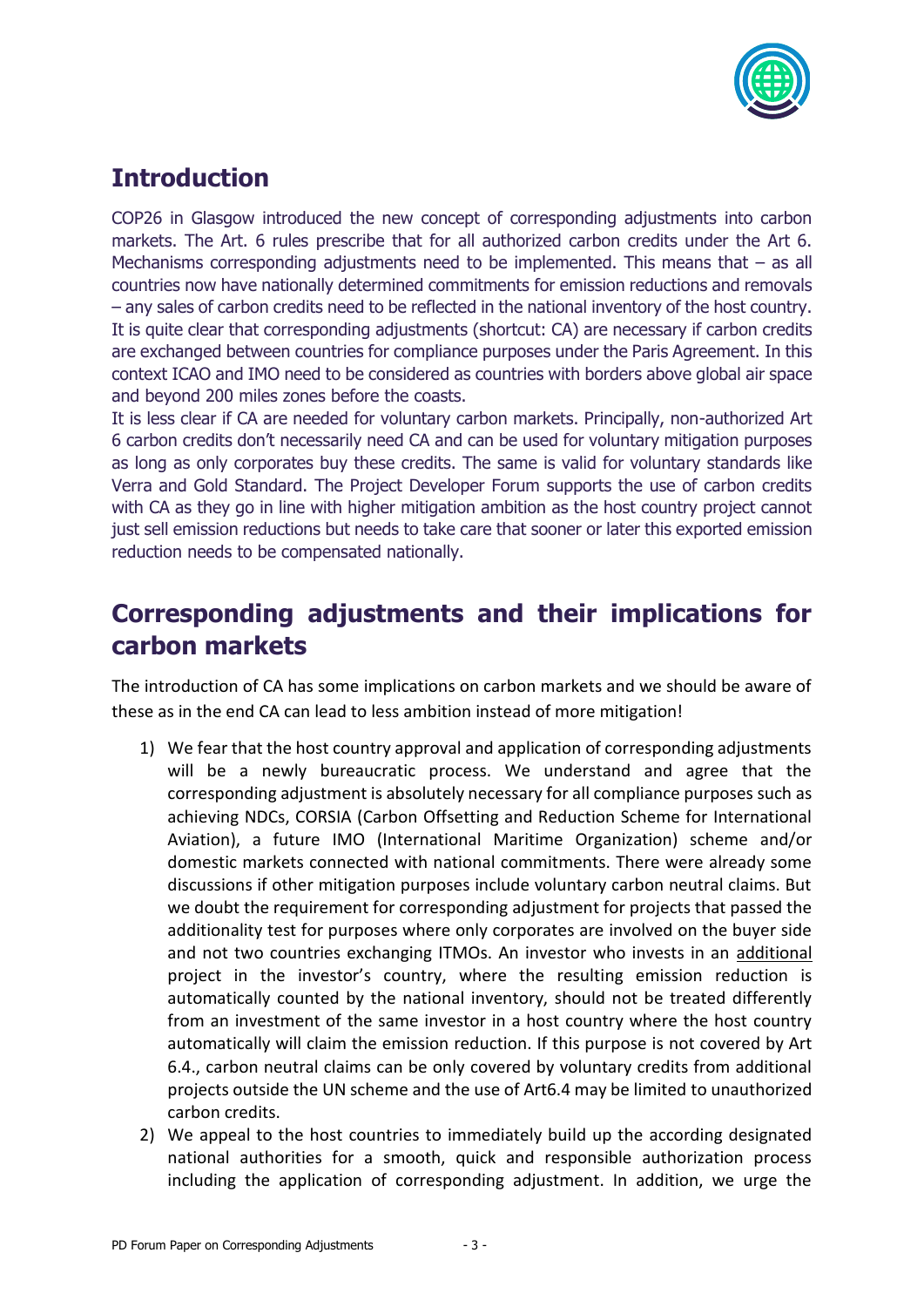

international community to support capacity building and training efforts for all designated national authorities, learning from the lessons of the CDM and ensuring that all countries are able to access this additional source of finance to reduce emissions. Without this, we are concerned that corporates will have difficulties to get the according carbon credits on the market and the opportunity to access urgently needed carbon finance may be missed by countries that may need it the most. The use of credits with corresponding adjustments for voluntary carbon neutrality claims should be voluntary and corporates may decide what kind of credits they want to use.

- 3) To support host countries understanding, goals and definition of CA options, the UNFCCC should prepare a discussion note for public discussion of the key aspects and possible applications of CA.
- 4) We think it would be helpful if the UNFCCC to set up a helpdesk for expedite clarifications in the transition time as well as a FAQ webpage, both to help countries establish designated national authorities as well as to understand the mechanics of the approval/authorization process and of corresponding adjustments.
- 5) There are concerns that in the light of raising carbon prices the authorization process can lead to intransparency and – worst case -to corruption. Solid authorization processes should be established that make sure that small-scale projects, PoA and community driven projects still have a chance to get authorized.
- 6) We realized that the DNA established for the Kyoto Protocol are partly not working anymore – at least we did not get responses when addressing them. Moreover, the DNA Forum is not responsive as well. In the light of this it is very critical if corresponding adjustments for voluntary purposes are required but there is no authority to issue the same!

#### **About the PD Forum**

The Project Developer Forum (PD Forum) is a collaborative association and collective voice of companies and practitioners that are developing and financing greenhouse gas emission reduction projects worldwide. With almost 40 full and affiliate members, we work on a global scale and evaluate opportunities to deploy climate financing and carbon market instruments to accelerate investments for greenhouse gas mitigation and sustainable development, under both compliance and voluntary carbon standards.

Contact point:

Dr. Sven Kolmetz Chairman sven.kolmetz@pd-forum.net

Check us out at:

Website:<https://www.pd-forum.net/>

LinkedIn:<https://www.linkedin.com/company/project-developer-forum-ltd>